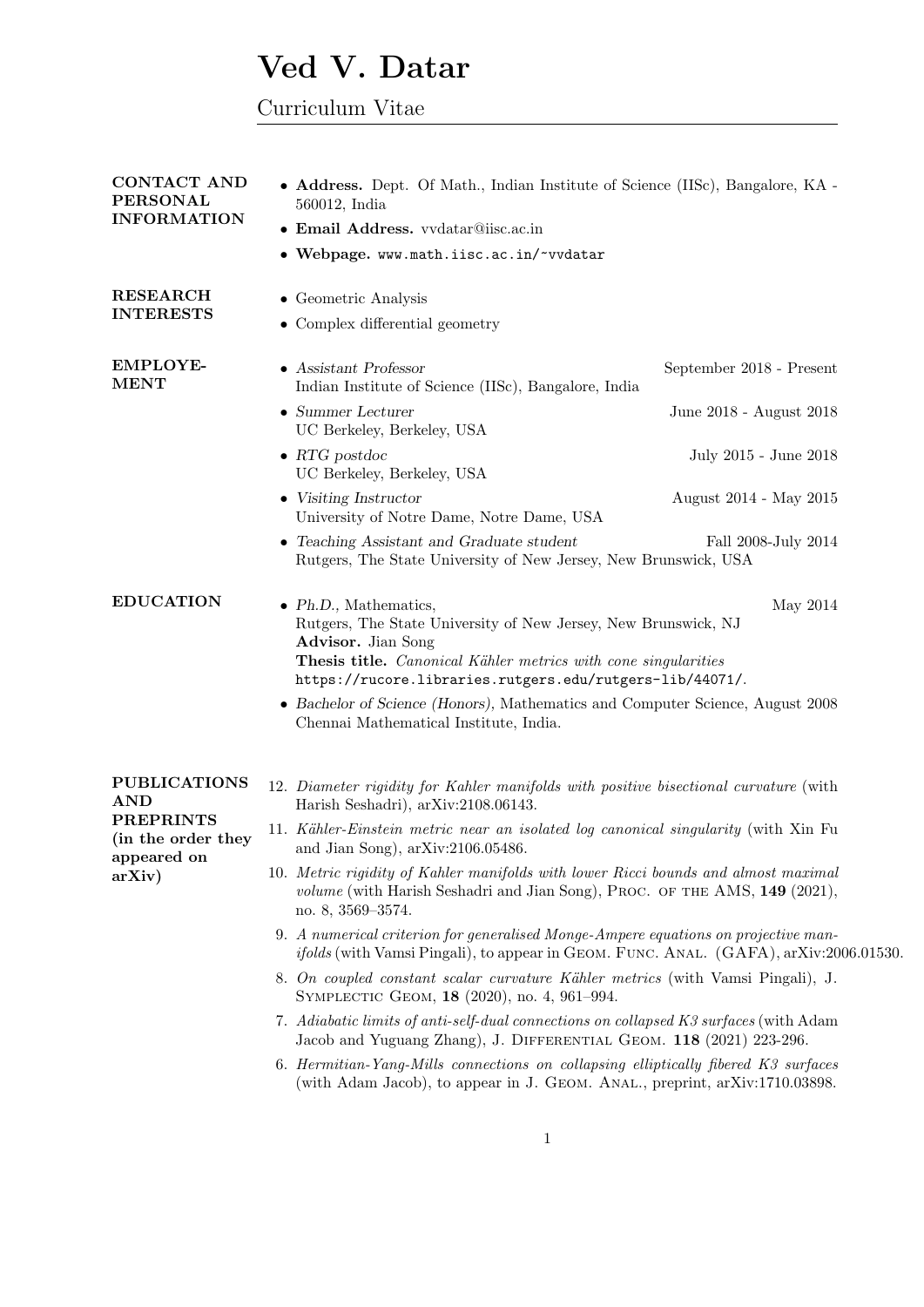| 5. Expansions of solutions to extremal metric type equations on blow-ups of cscK<br>surfaces, ANN. GLOBAL ANAL. GEOM. 55 (2019), no. 2, 215-241. |                                                                                                                                                                                                                                         |  |  |  |
|--------------------------------------------------------------------------------------------------------------------------------------------------|-----------------------------------------------------------------------------------------------------------------------------------------------------------------------------------------------------------------------------------------|--|--|--|
|                                                                                                                                                  | 4. Kähler-Einstein metrics along the smooth continuity method (with Gábor Székelyhidi).<br>GEOM. FUNCT. ANAL. (GAFA) 26 (2016), no. 4, 975-1010.                                                                                        |  |  |  |
|                                                                                                                                                  | 3. On convexity of the regular set of conical Kähler-Einstein metrics, MATH. RES.<br>LETT. 23 (2016), no. 1, 105-126.                                                                                                                   |  |  |  |
|                                                                                                                                                  | 2. A remark on Kähler metrics with conical singularities along a simple normal<br>crossing divisor (with Jian Song), BULL. LOND. MATH. Soc. $47$ (2015), no. 6,<br>$1010 - 1013.$                                                       |  |  |  |
|                                                                                                                                                  | 1. Connecting toric manifolds by conical Kähler-Einstein metrics (with Bin Guo,<br>Jian Song and Xiaowei Wang), ADV. MATH. 323 (2018), 38-83.                                                                                           |  |  |  |
| <b>AWARDS</b>                                                                                                                                    | • Infosys Young Investigator Award<br>August 2019-July 2021                                                                                                                                                                             |  |  |  |
|                                                                                                                                                  | • AMS travel award for attending Joint Mathematics Meetings<br>November 2013                                                                                                                                                            |  |  |  |
|                                                                                                                                                  | • SAS Excellence Fellowship for dissertation work in Mathematics<br>Fall 2013<br>School of Arts and Sciences (SAS), Rutgers University                                                                                                  |  |  |  |
|                                                                                                                                                  | • TA Teaching Excellence Award,<br>Spring 2012<br>Department of Mathematics, Rutgers University                                                                                                                                         |  |  |  |
|                                                                                                                                                  | • Fellowship from National Board for Higher Mathematics, India,<br>2005-2008<br>Awarded based on performance in the Indian National Mathematics Olympiad                                                                                |  |  |  |
| <b>SERVICE</b>                                                                                                                                   | • Referee for Annales de l'Institut Fourier, American journal of mathematics, Jour-<br>nal of geometric analysis, Mathematical Research Letters, Journal of Differential<br>Geometry and Proceedings of the Indian academy of Sciences. |  |  |  |
|                                                                                                                                                  | • Organiser for the IISc Geometry and Topology seminar, and co-organiser of the<br>IISc informal geometric analysis seminar.                                                                                                            |  |  |  |
|                                                                                                                                                  | • Organised the UC Berkeley Differential geometry seminar in Fall 2016 and Spring<br>2018.                                                                                                                                              |  |  |  |
|                                                                                                                                                  | • Co-organized (with Richard Bamler) the student differential geometry seminar<br>at Berkeley in Spring 2017                                                                                                                            |  |  |  |
| TEACHING &<br><b>MENTORING</b>                                                                                                                   | • PhD Students - Ramesh Mete (ongoing), Sivaram P (ongoing), Bappa Ghosh<br>(pre comprehensive).                                                                                                                                        |  |  |  |
|                                                                                                                                                  | • UG/MSc Students - Saurav Ghosh (CMI, MSc Project, August 2019), Vasanth<br>P (MSc Project, 2020-21), Adithya Upadhyay (UG Project, Jan 2021).                                                                                         |  |  |  |
|                                                                                                                                                  | • Summer projects - Gobinda Debnath (NIT Agartala, 2019).                                                                                                                                                                               |  |  |  |
|                                                                                                                                                  | • ATM schools - AIS in Riemannian Geometry (July 2019) and Geometric Analysis<br>(Dec, 2019), ATM-IST in <i>Geometry of Complex functions</i> (July 2021).                                                                              |  |  |  |
| <b>CONFERENCE</b><br><b>TALKS</b>                                                                                                                | • Moment maps and canonical metrics in complex geometry,<br>July, 2020<br>Virtual Math Fest.                                                                                                                                            |  |  |  |
|                                                                                                                                                  | • Adiabatic limits of ASD connections on collapsed K3 surfaces,<br>March, 2019<br>International conference on Algebraic and Analytic Geometry,<br>Kerela School of Mathematics (KSOM).                                                  |  |  |  |
|                                                                                                                                                  | • Constant scalar curvature metrics on blow-ups of Kähler surfaces,<br>Nov. 2017<br>AMS Special session on Geometric Analysis,<br>Fall Western sectional meeting, UC Riverside.                                                         |  |  |  |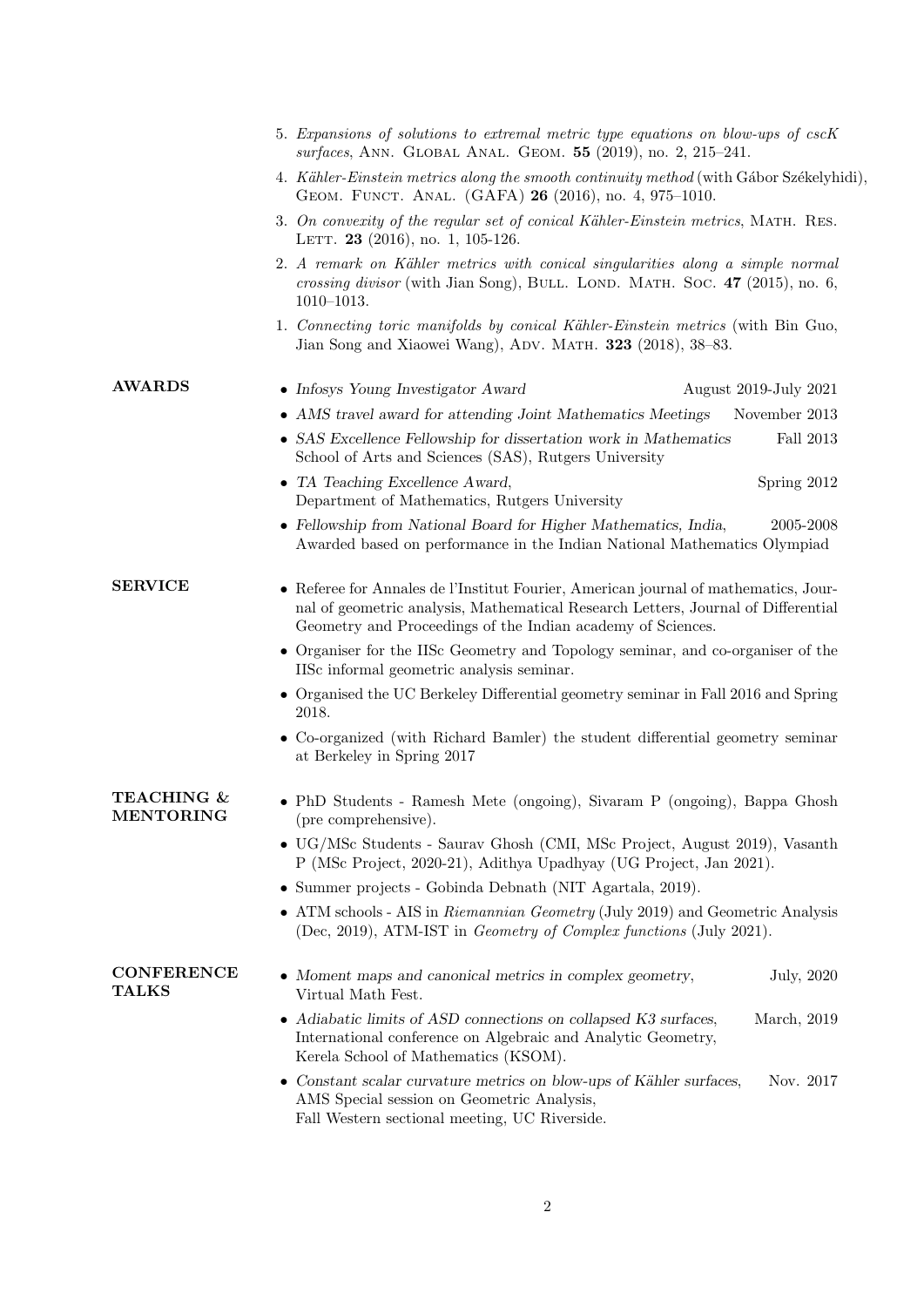|                    | • Extremal metrics on blow-ups,<br>Trends In Modern Geometry 2017, Tokyo, Japan.                                                                                                   | Jul. 2017    |
|--------------------|------------------------------------------------------------------------------------------------------------------------------------------------------------------------------------|--------------|
|                    | • Kähler-Einstein metrics along the smooth continuity method,<br>Recent advances in complex differential geometry, Toulouse, France.                                               | Jun. 2016    |
|                    | • Kähler-Einstein metrics along the smooth continuity method,<br>Jagiellonian University, Krakow, Poland.                                                                          | Jun. 2015    |
|                    | • Conical soliton metrics on Kähler manifolds,<br>Special Session on Interaction between Complex and Geometric Analysis,<br>Spring Eastern Sectional Meeting of the AMS, Maryland. | Mar. 2014    |
|                    | • Conical soliton metrics on Kähler manifolds,<br>Special Session on Recent Progress in Geometric and Complex Analysis,<br>Joint Mathematics Meetings of AMS, Maryland.            | Jan. 2014    |
|                    | • Connectedness of the space of singular KE metrics on toric varieties, Apr. 2013<br>Graduate Student Topology and Geometry Conference, Notre Dame.                                |              |
| <b>OTHER TALKS</b> | • Nakai type criteria for solving certain general inverse Hessian type equations on<br>projective manifolds,<br>Differential Geometry Seminar, UC Berkeley (online)                | Oct, 2020    |
|                    | (Inverse)-Hessian type equations and positivity in complex algebraic geometry,<br>June, 2020<br>CMI Online Seminar Series.                                                         |              |
|                    | • Hermitian-Yang-Mills connections on collapsing K3 surfaces,<br>Southern California Differential Geometry Seminar,<br>UC Riverside.                                               | May 2018     |
|                    | • Constant scalar curvature metrics on blow-ups of Kähler surfaces,<br>Geometry/Topology Seminar, UC Davis                                                                         | Oct. 2017    |
|                    | • Constant scalar curvature metrics on blow-ups of Kähler surfaces,<br>Differential geometry seminar, UC Berkeley                                                                  | Sept. 2017   |
|                    | • Kähler-Einstein metrics on Fano manifolds,<br>Geometry/Topology Seminar, UC Davis                                                                                                | January 2016 |
|                    | • Kähler-Einstein metrics along the smooth continuity method,<br>Bay Area Differential Geometry Seminar, MSRI, Berkeley                                                            | Dec. 2015    |
|                    | $\bullet$ Kähler-Einstein metrics along the smooth continuity method.,<br>Geometry and Analysis seminar, UC Santa Cruz                                                             | Nov. 2015    |
|                    | • Kähler-Einstein metrics along the smooth continuity method.,<br>Differential geometry seminar, UC Berkeley                                                                       | Sept. 2015   |
|                    | • Kähler-einstein metrics along the smooth continuity method,<br>Chennai Mathematical Institute, Chennai, India                                                                    | Jul. 2015    |
|                    | $\bullet$ Connecting toric manifolds by conical KE metrics,<br>JHU-UMD Complex geometry seminar, Johns Hopkins                                                                     | Apr. 2015    |
|                    | • Convexity of regular set of singular KE metrics,<br>Analysis Seminar, Northwestern University                                                                                    | Nov. 2014    |
|                    | • Conical soliton metrics on Kähler manifolds,<br>Complex Analysis and Geometry Seminar, Rutgers University                                                                        | Sept. 2013   |